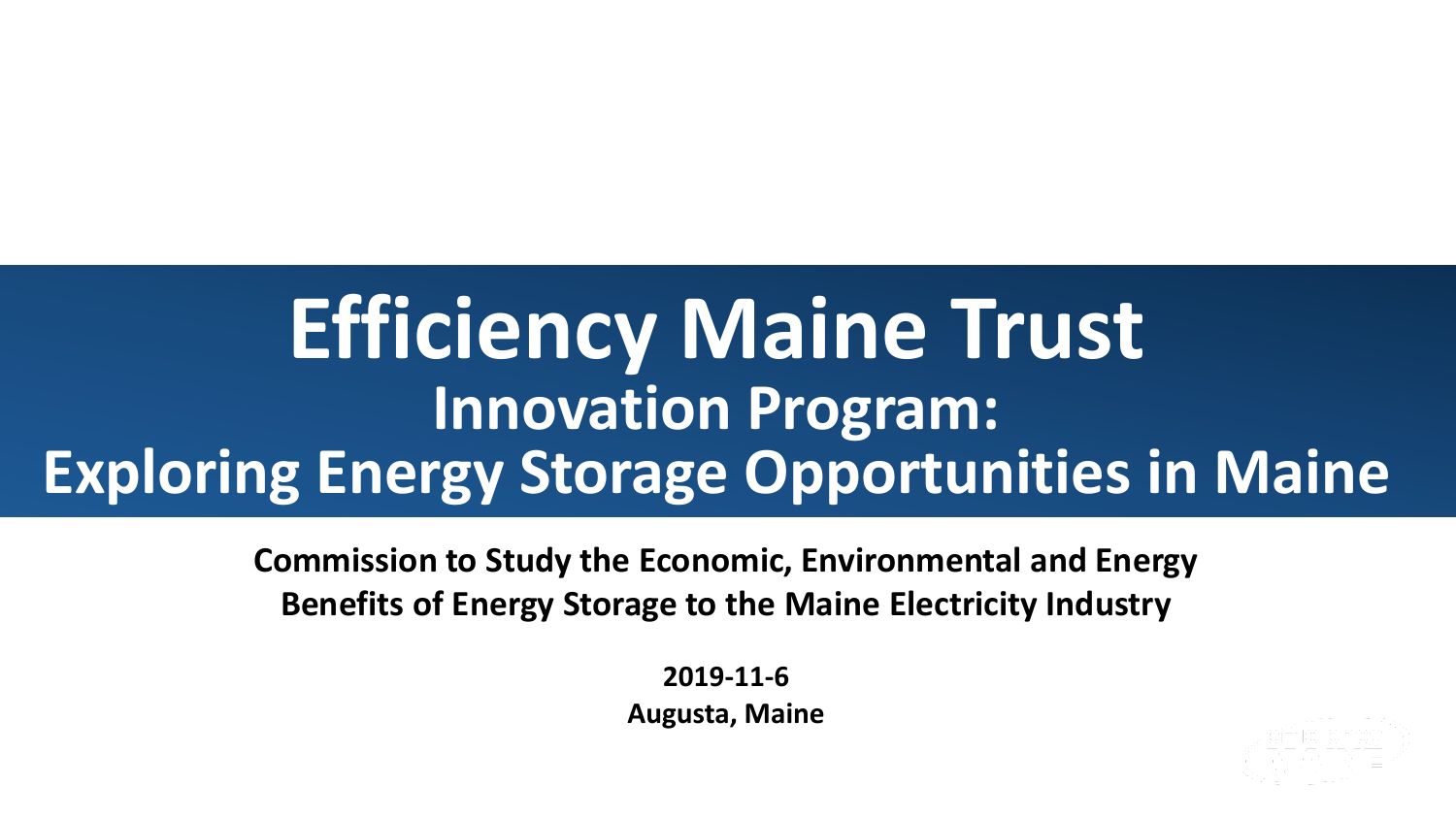# **Overview – EMT Innovation Program**

- Conduct pilot projects testing new technologies or strategies to determine their potential for advancing the Trust's purpose and goals
- Advance unfamiliar, untested products and strategies to the point that they can be incorporated into the Trust's programs
	- Ex. Air source, ductless, cold-climate heat pumps (2012) and
	- Ex. Heat pump water heaters (2016)
	- Both were pilot tested in the Innovation Program before being promoted statewide through EMT's programs
- Efficiency Maine allocates approximately 0.5% of its annual program budget to the Innovation Program

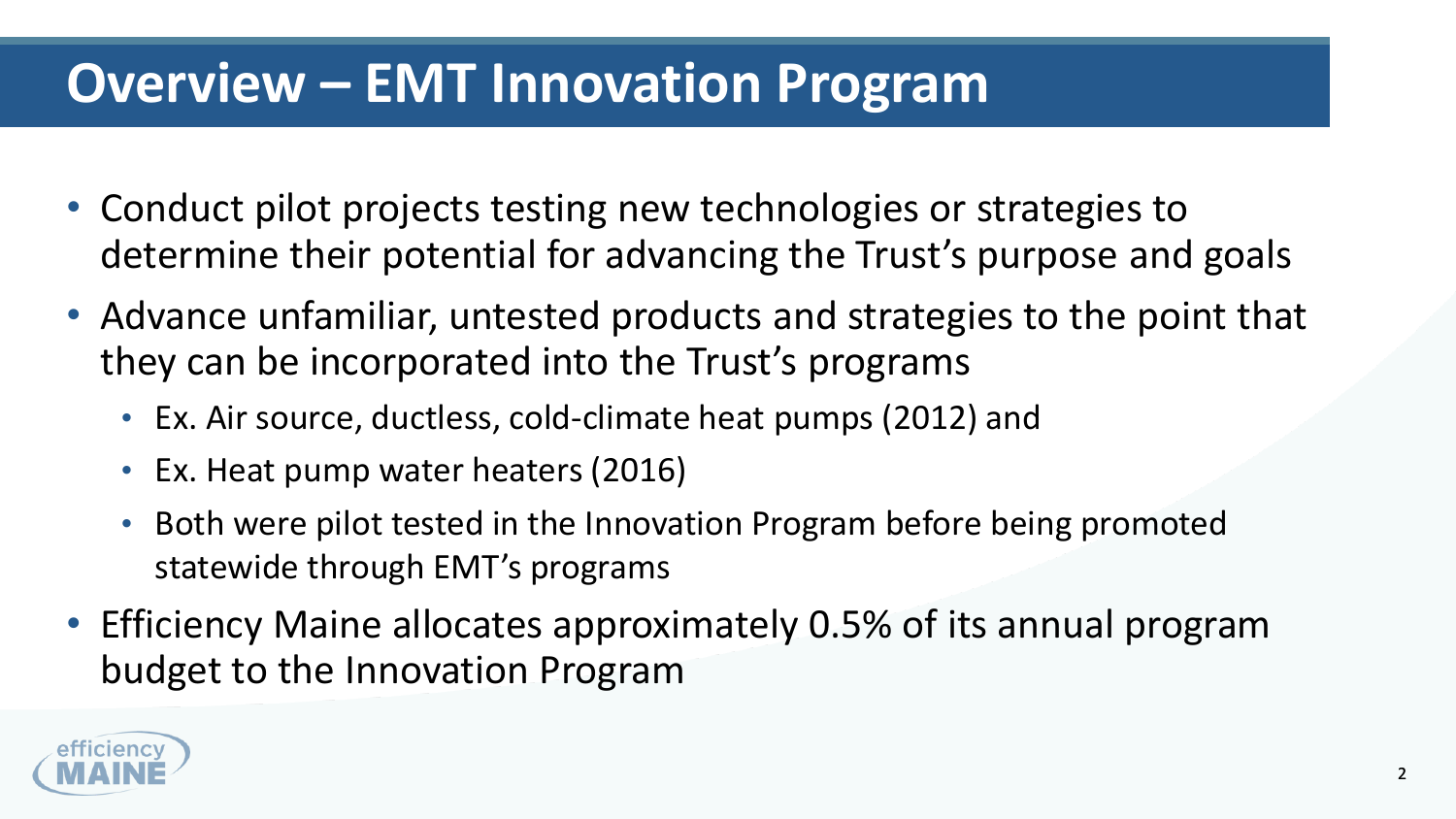# **Innovation Program -- FY19 and FY20 Pilots**

- Focus -- load management technologies and strategies
- Approved Pilot Projects
	- Pilot #1 -- Demand Response: Residential Distributed Energy Resources
	- Pilot #2 -- Battery Storage: Controlling Demand Charges
	- Pilot #3 -- Passive Load Shifting: Refrigerated Space as Storage
	- Pilot #4 -- Load Shifting Using Transactive Controls and Storage
- All pilots are ongoing

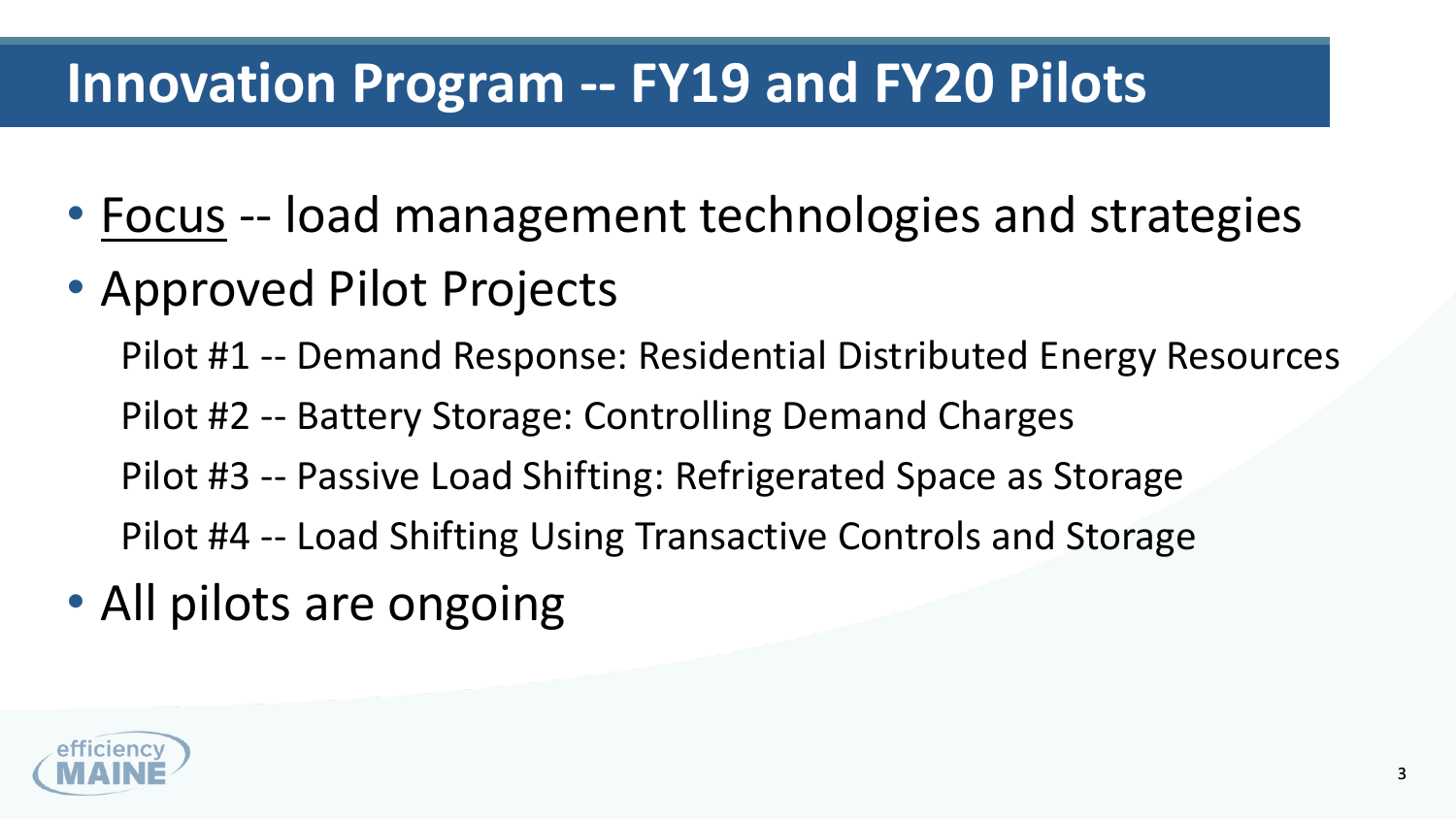#### **Pilot #1 -- Residential Distributed Energy Resources**

- Goal: Demonstrate the value of "smart" devices that are fully programmable and subject to either autonomous control or control by central dispatch
- Plan: ReVision Energy and Virtual Peaker control the fleet of DER installed in Maine homes to demonstrate load shifting value across a variety of use cases
- Fleet of controlled DERs
	- 17 Air Source Heat Pumps
	- 8 Heat Pump Water Heaters
	- 14 Battery Storage Units
	- 4 Level 2 EV Chargers
- Status: Pilot is wrapping up its testing period, running test events on the portfolio

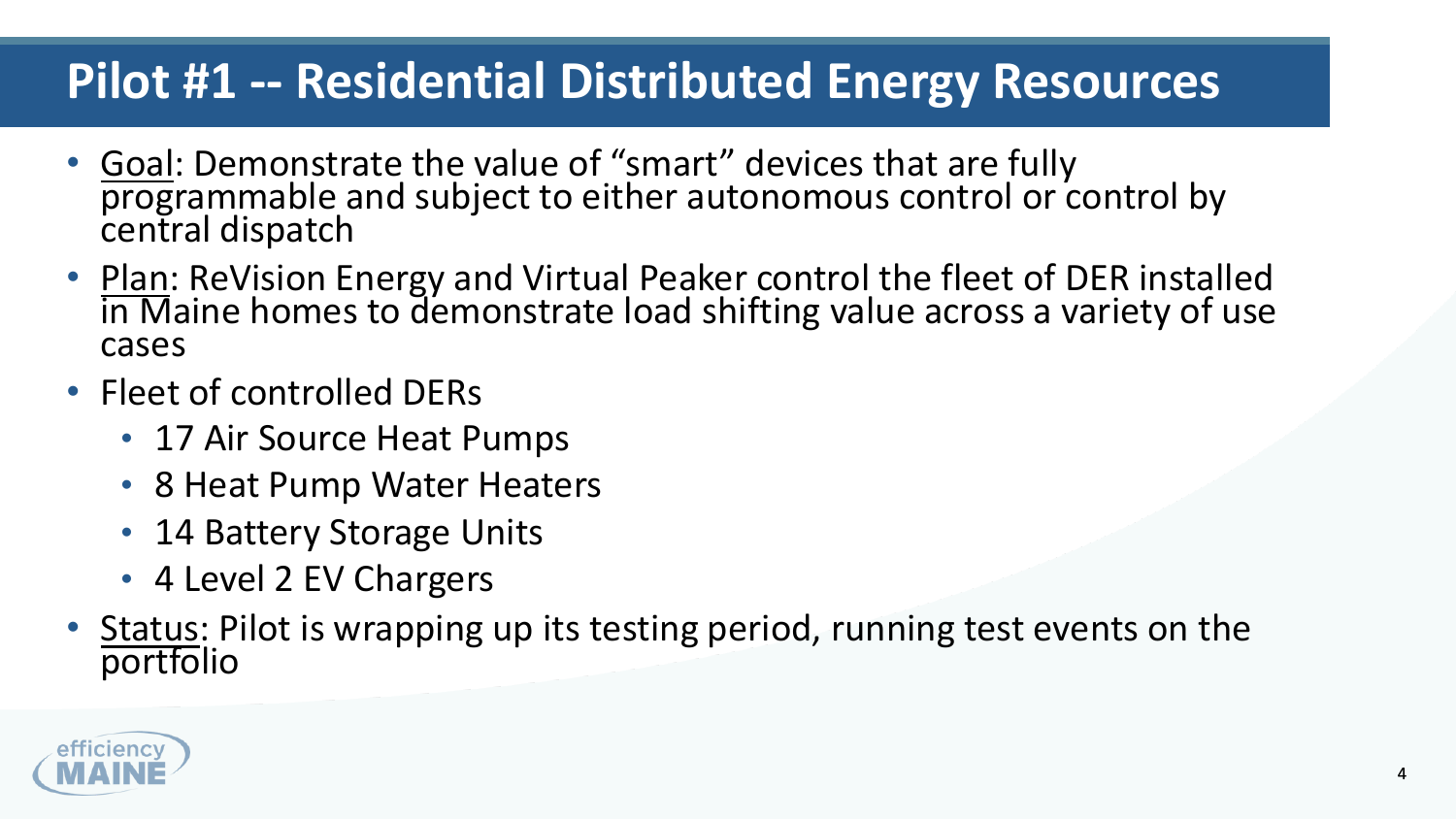### **Pilot #1 – Metrics and Opportunity**

- Heat Pump
	- Load shifting potential: 200-300 watts per unit
	- Ex. 50% of the LD1766 Target  $(100,000) = 10$  MW of peak reduction
- Heat Pump Water Heaters
	- Load shifting potential: 100 watts average though over a multi-hour peak event
	- Ex. 50% of the 30,000 in the Triennial Plan IV enrolled = 1.5 MW of peak reduction
- EV Chargers (Level 2)
	- Load shifting potential: 7,000 watts per unit
	- 2019 EIA AEO Forecast predicts 35,000 EV's in Maine.
	- Ex. 50% of AEO Forecast participating in a 50% curtailment = 61 MW peak reduction
- **Batteries** 
	- Load shifting potential: 5,000 watts for 2-3 hours.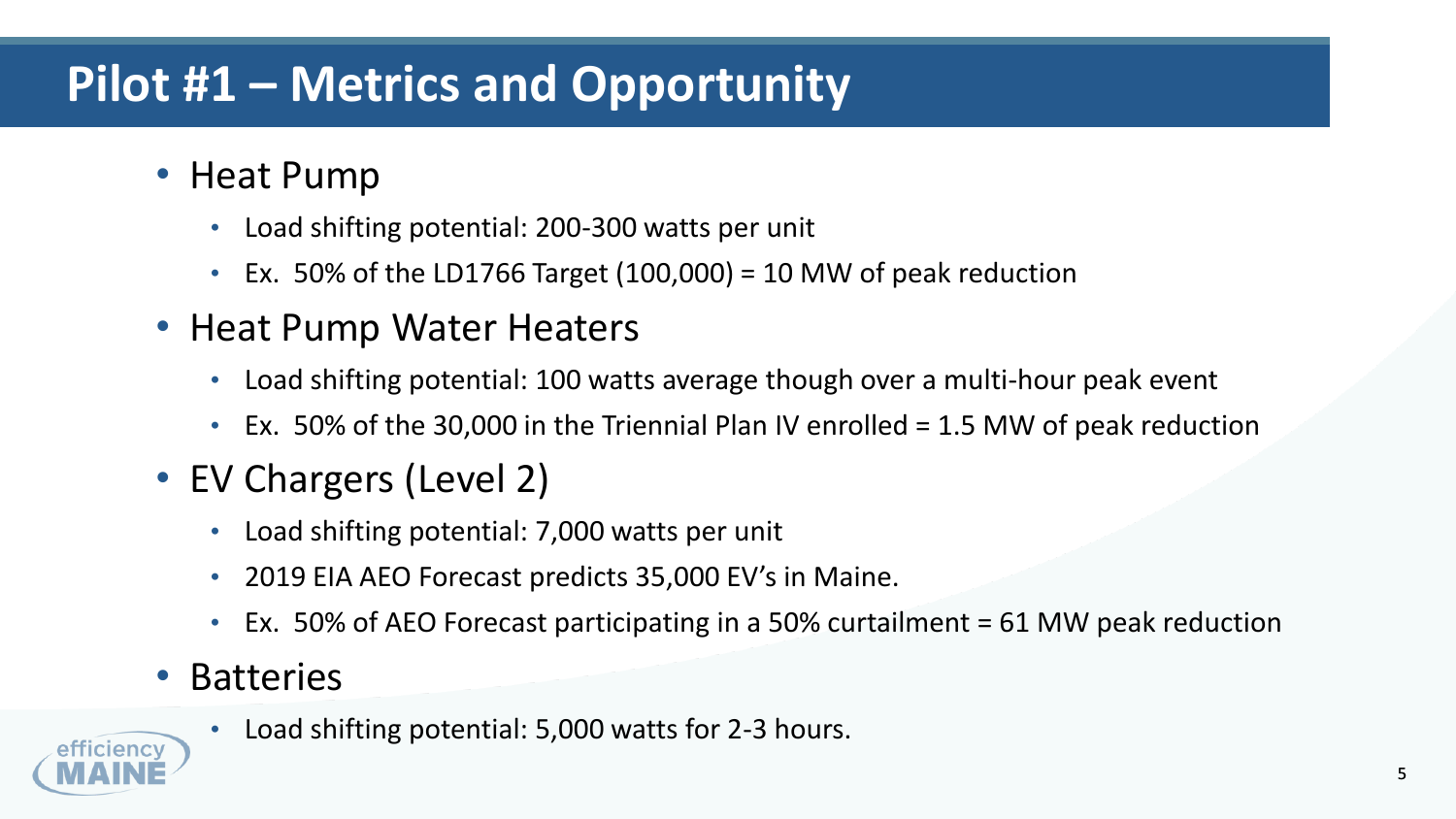#### **Pilot #2 -- Battery Storage: Controlling Demand Charges**

- Goal: Demonstrate battery storage with intelligent controllers will help medium-sized businesses reduce peak demand charges
- Plan: Install Li-ion storage solutions for medium-sized businesses with solar generation already installed on site.
- Status: Pilot continues to seek participants; recruitment has been a challenge.

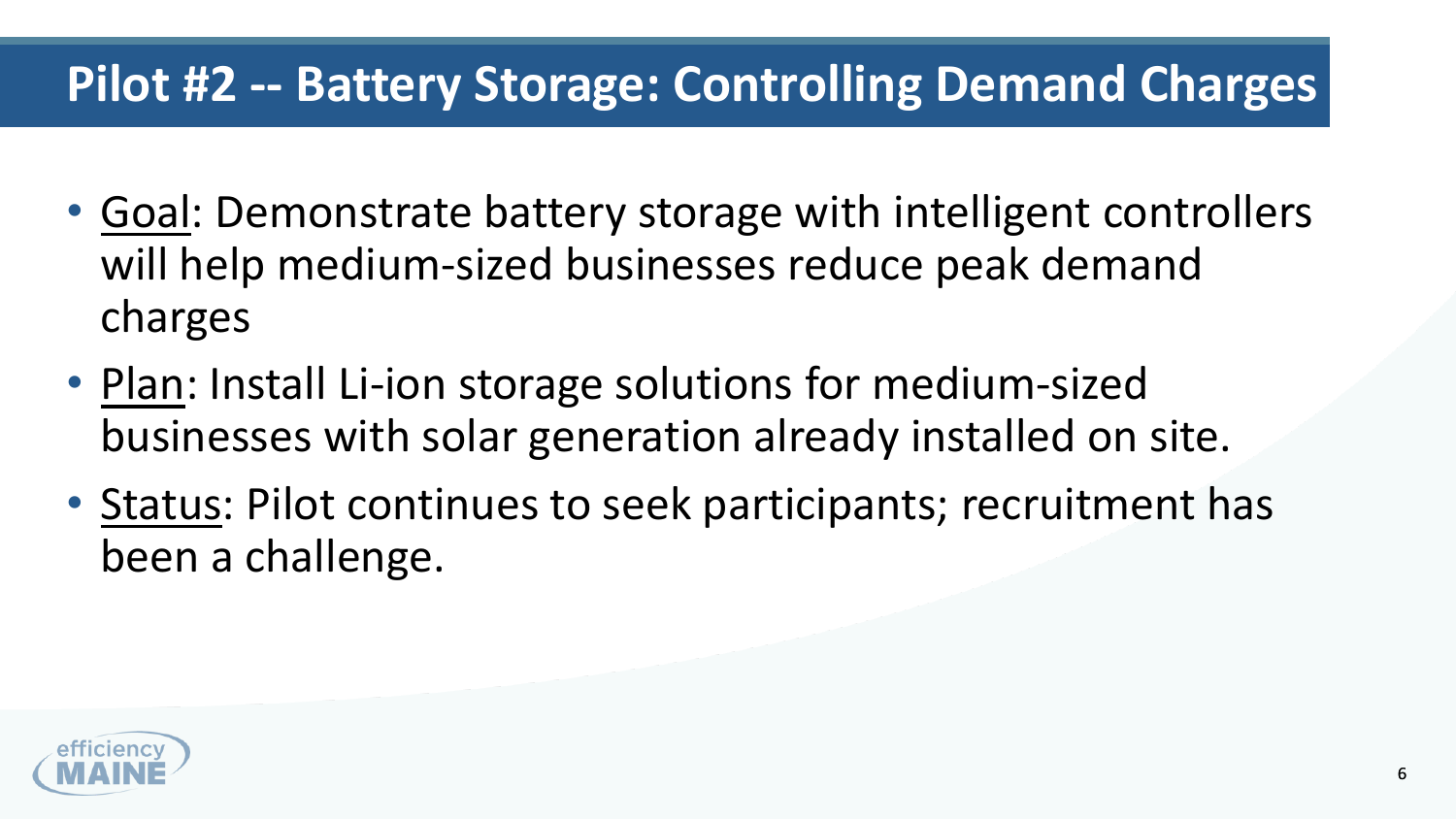## **Pilot #3 -- Refrigerated Space as Storage**

- Goal: Demonstrate peak load shifts using controls and phase change material in refrigerated spaces.
- Status: Pilot just started and is seeking 3-4 medium to large commercial freezers:
	- Large Blueberry storage: 275-350 kW
	- Medium Food Processor: 50-75 kW
	- Grocery Store: 15-50 kW

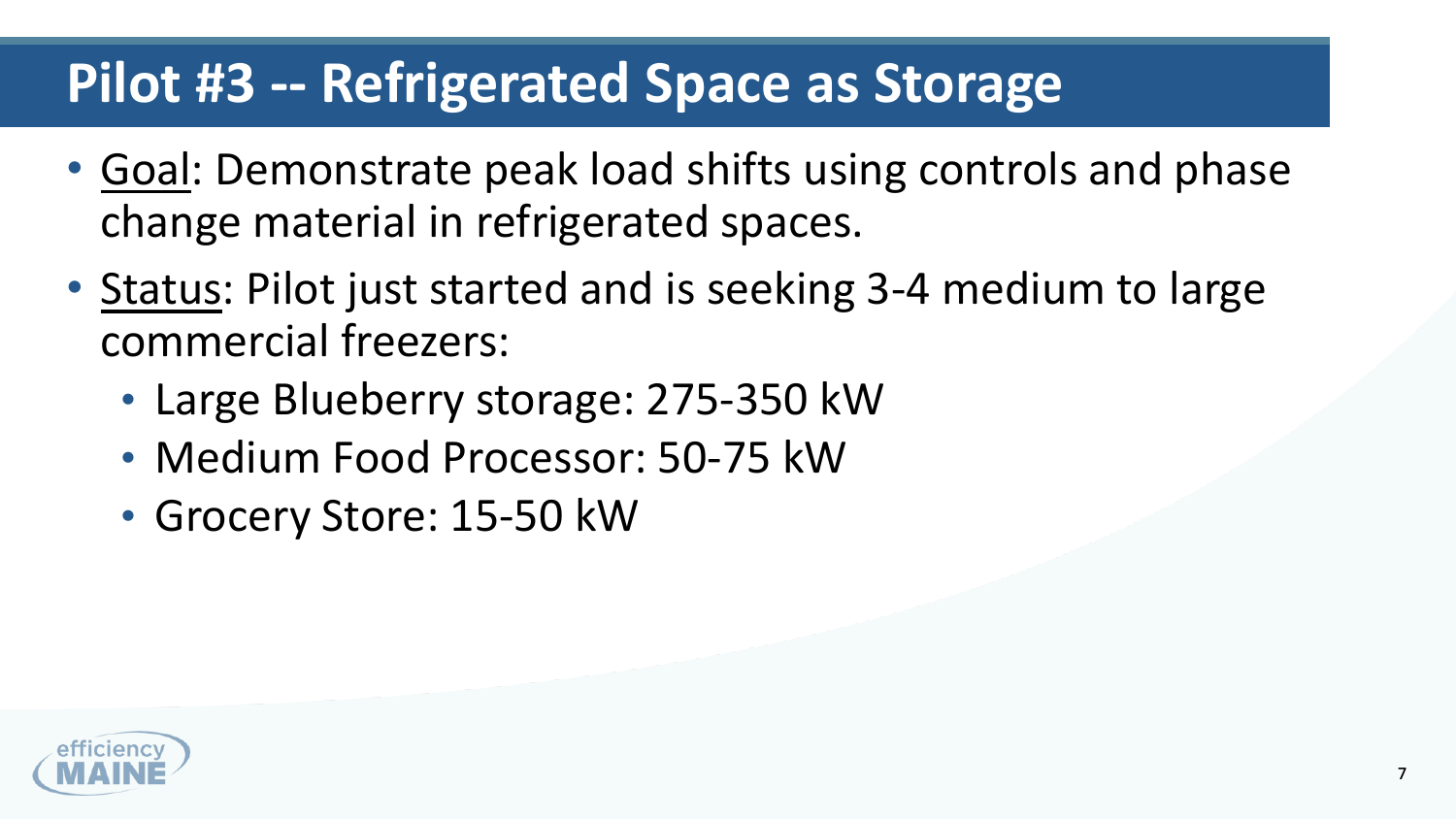## **Pilot #3 -- Refrigerated Space as Storage**



8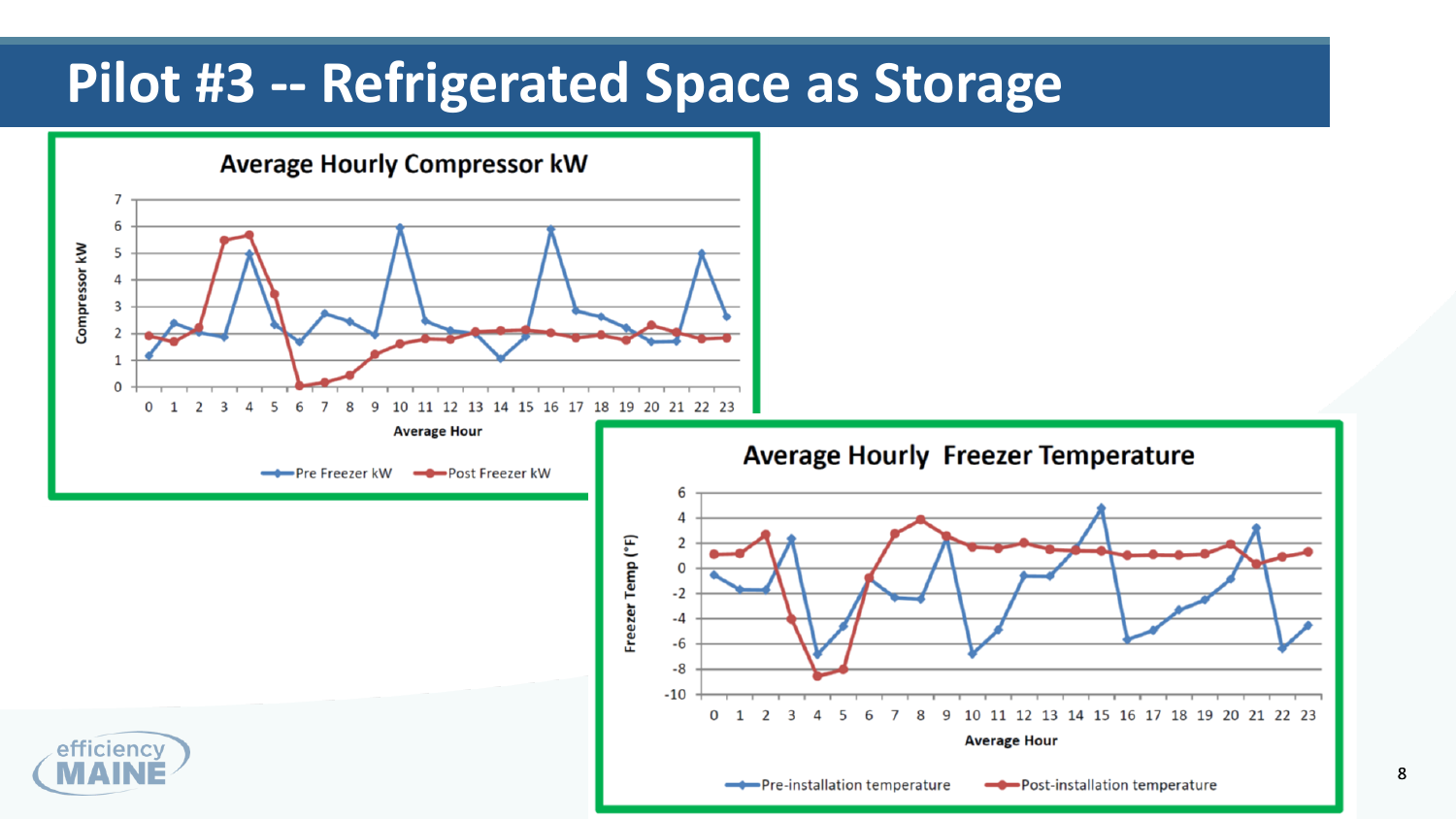#### **Pilot #4 -- Transactive Controls and Storage**

- Goal: Demonstrate the autonomous management of a variety of edge-based devices to better balance the grid, provide superior carbon emission mitigation, reduce energy costs for users of edge-based devices
- Plan:
	- Partnering with Isle au Haut Electric Power Company and Introspective Systems
	- Move very abundant, but potentially very low value or wasted, daytime solar production to evening and nighttime hours when its value is much greater
	- Install Air-to-Thermal-Storage heat pumps
	- Apply Introspective Systems controls